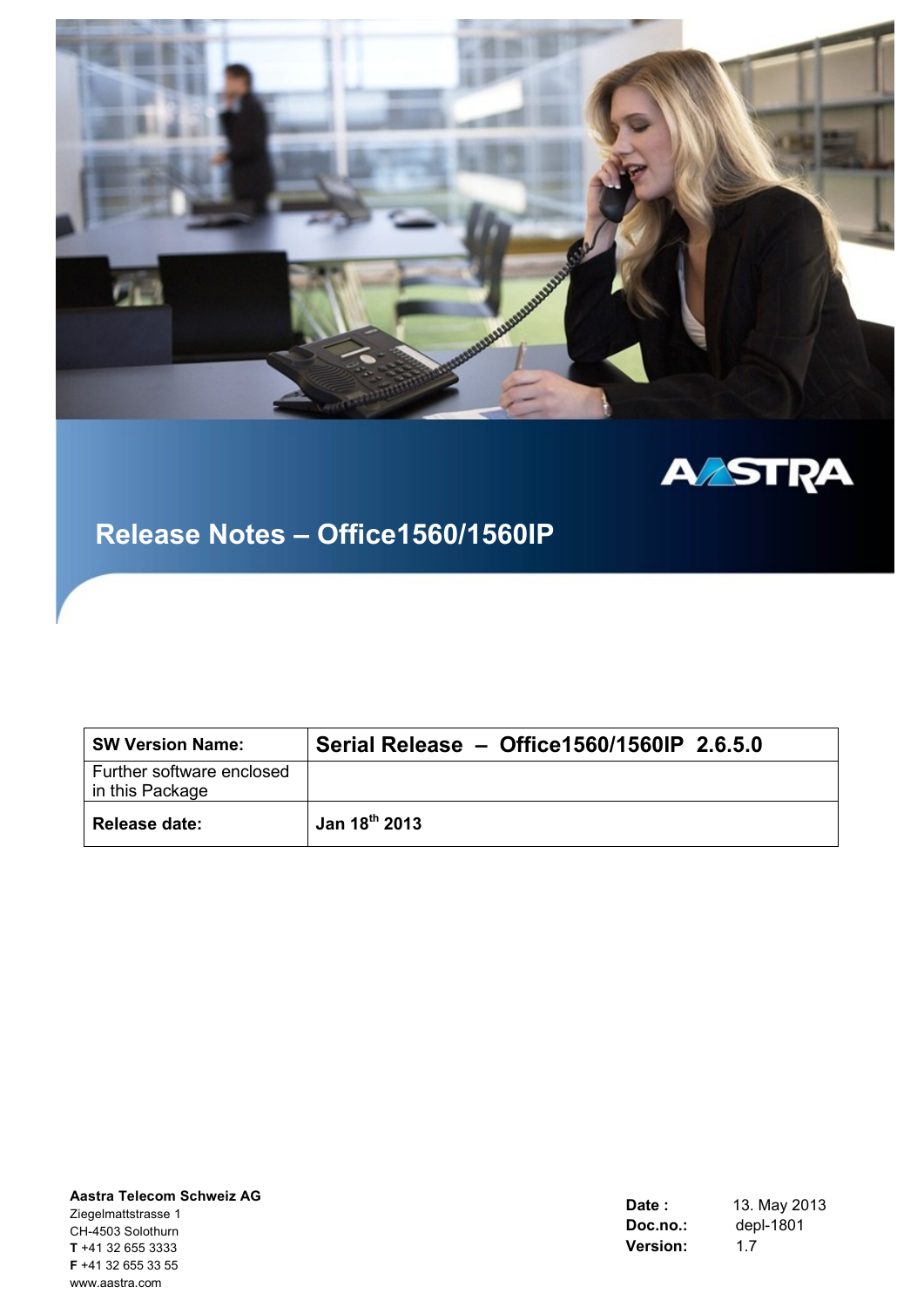

## **1. Compatibility**

|                           | <b>Version</b>                     | <b>Notes</b>                                                             |  |
|---------------------------|------------------------------------|--------------------------------------------------------------------------|--|
| <b>Office 1560/1560IP</b> | Windows XP Professional SP3        | * 32-bit & 64-bit operating systems                                      |  |
| 2.6.5.0                   | Windows Vista SP2                  | * Java 1.6 (must be manually installed)                                  |  |
|                           | Windows 7 SP1                      | * Windows Vista / Windows 7 and Windows 8<br>home versions not supported |  |
|                           | Windows $8^{*1}$                   |                                                                          |  |
|                           | Windows Server 2003 SP2            |                                                                          |  |
|                           | Windows Server 2003 R2             | <sup>*1)</sup> Office 1560IP (IP-version) is not                         |  |
|                           | Windows Server 2008 SP2            | compatible. Workaround: Use Office 1560                                  |  |
|                           | Windows Server 2008 R2 SP1         | with an Aastra 5361IP phone on the side.                                 |  |
|                           | Windows Server 2012 <sup>*1)</sup> |                                                                          |  |
|                           | OIP 7.9.3.0                        | OIP 8.2.x.x is backward compatible to I7.9,                              |  |
|                           | OIP $8.0.0.11 -$ OIP $8.2.x.x$     | except the included Office 1560IP 2.9.x.x                                |  |
|                           | IntelliGate 17.92 or higher        | 2.6.5.0 is mandatory for Office 1560IP on I7.9                           |  |

## **2. Purpose**

SW 2.6.5.0 is only needed for Office 1560IP (IP-version) on IntelliGate I7.9. It is an addition to OIP 8.2.x.x for the backward compatibility to IntelliGate I7.9.

### **3. Features**

Backward compatibility for Office1560IP to IntelliGate I7.9.

#### **4. Solved Issues**

Office1560/1560IP 2.6.5.0 has the same state as Office1560/1560IP 2.9.7.0:

| TT#       | <b>CSU</b> | <b>ADBT</b>                                                               | Title                                                      |
|-----------|------------|---------------------------------------------------------------------------|------------------------------------------------------------|
| GS-127566 | CН         | 51060<br>Call control tone and dial tone to loud in comparison with voice |                                                            |
|           | All        | 51731                                                                     | Office 1560 doesn't have any skills in TAB operator groups |
|           | All        | 52032                                                                     | Missing info "other group members" in skill                |